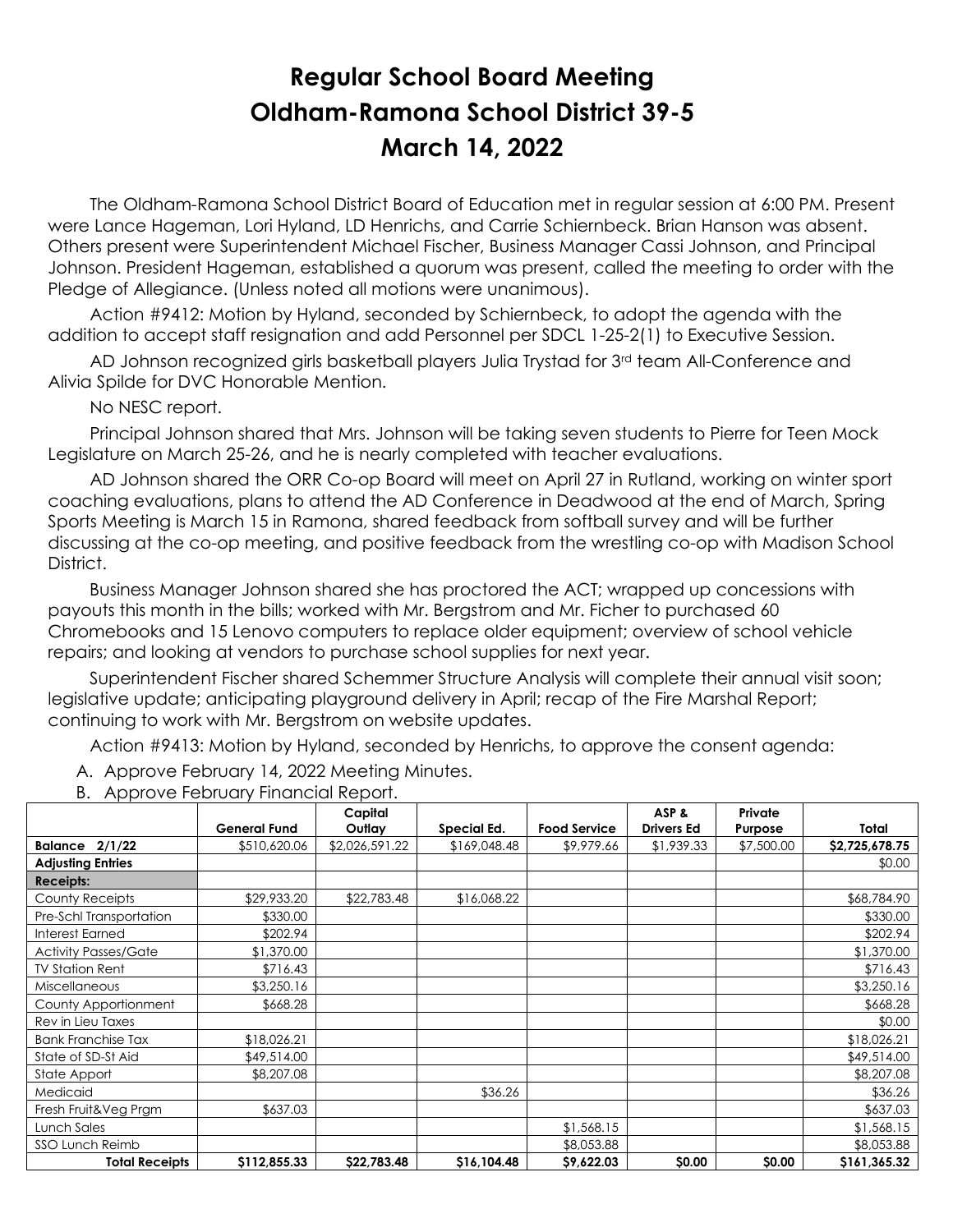| Disbursements:         |              |                |              |              |            |            |                |
|------------------------|--------------|----------------|--------------|--------------|------------|------------|----------------|
| Monthly Expenditures   | \$158,137.19 | \$850.20       | \$34,604.80  | \$9,821.52   | \$0.00     | \$0.00     | \$203,413.71   |
| <b>Balance 2/28/22</b> | \$465,338.20 | \$2,048,524.50 | \$150,548.16 | \$9,780.17   | \$1,939.33 | \$7,500.00 | \$2,683,630.36 |
|                        |              |                |              |              |            |            |                |
| #101<br>Cash--checking | \$154,351.41 | \$769,961.18   | \$83,449.70  | \$8,094.82   | \$873.58   | \$500.00   | \$1,017,230.69 |
| MMSavings #105         | \$293,594.79 | \$1,278,563.32 | \$65,530.46  | \$1,685.35   | \$1,065.75 | \$7,000.00 | \$1,647,439.67 |
| Petty Cash             | \$200.00     |                |              |              |            |            | \$200.00       |
| Imprest & Prepd        | \$17,192.00  |                | \$1,568.00   |              |            |            | \$18,760.00    |
| O/S Receivables        | <b>SO.00</b> |                |              | <b>SO.00</b> |            |            | \$0.00         |
| Less O/S Liabilities   | \$0.00       |                |              |              |            |            | \$0.00         |
| <b>Balance 2/28/22</b> | \$465,338.20 | \$2,048,524.50 | \$150,548.16 | \$9,780.17   | \$1,939.33 | \$7,500.00 | \$2,683,630.36 |

| <b>Trust &amp; Agency Acct</b> |             |  |  |  |  |
|--------------------------------|-------------|--|--|--|--|
| Acct Bal 1/31/22               | \$37,147.00 |  |  |  |  |
| <b>Total Receipts</b>          | \$3,298.16  |  |  |  |  |
| <b>Total Disbursements</b>     | \$3,620.79  |  |  |  |  |
| <b>Balance 2/28/22</b>         | \$36,824.37 |  |  |  |  |

## C. Approve March bills.

| <b>Fund Number</b><br>10          | <b>GENERAL FUND</b> |                                     |                |           |
|-----------------------------------|---------------------|-------------------------------------|----------------|-----------|
| ALLIANCE COMMUNICATIONS           |                     | Phone                               | 180.00         |           |
| APPEARA                           |                     | Towels & Mops                       | 129.85         |           |
| ASBSD                             |                     | Collective Bargaining Part 1        | 25.00          |           |
| <b>BOBBI LINGBECK</b>             |                     | 5th Grade BB - Concessions          | 250.00         |           |
| <b>BROOKINGS REGISTER</b>         |                     | 12mo subscription                   | 129.00         |           |
| <b>BUD'S CLEAN-UP SERVICE INC</b> |                     | Garbage                             | 248.70         |           |
| CENTURY BUSINESS LEASING INC.     |                     | Copies                              | 798.42         |           |
| F & M OIL                         |                     | refill fuel                         | 3,309.22       |           |
| KINGBROOK RURAL WATER SYSTEM, INC |                     | Water - Oldham                      | 44.00          |           |
| <b>MADISON COUNTRY CLUB</b>       |                     | SY2022 Membership                   | 500.00         |           |
| <b>MADISON DAILY LEADER</b>       |                     | Publish Minutes                     | 130.29         |           |
| <b>MADISON HIGH SCHOOL</b>        |                     | Region 3B One Act/Wrestling         | 2,652.38       |           |
| <b>MCI</b>                        |                     | Long Distance Phone                 | 121.45         |           |
| MCLEOD'S                          |                     | <b>Checks for GenFund</b>           | 110.43         |           |
| MENARDS - SIOUX FALLS             |                     | <b>Shop Supplies</b>                | 358.99         |           |
| MID-AMERICAN ENERGY               |                     | Gas - Ramona                        | 3,312.23       |           |
| MITCHELL SCHOOL DIST              |                     | Inservice - Gerry Brooks Mar 8th    | 257.48         |           |
| <b>NESC</b>                       |                     | March 2022 services                 | 12.00          |           |
| NORTHERN STATES POWER CO, MN      |                     | Electricity - Ramona                | 2,353.89       |           |
| NORTHWESTERN ENERGY               |                     | Oldham - gas                        | 1,094.67       |           |
| O-R CUSTODIAL ACCOUNT             |                     | Concessions Fundraiser & BB workers | 4,510.36       |           |
| OFFICE PEEPS, INC.                |                     | protector sheets                    | 22.70          |           |
| OTTERTAIL POWER CO.               |                     | Electricity - Oldham                | 304.50         |           |
| PERFORMANCE FOODSERVICE           |                     | FFVP supplies                       | 434.02         |           |
| PETTY CASH                        |                     | Reimburse Petty Cash                | 22.30          |           |
| PROSTROLLO AUTO MALL              |                     | Suburban/Car - oil change & repairs | 245.20         |           |
| RUTLAND SCHOOL DISTRICT           |                     | <b>BBB - Concessions Fundraiser</b> | 690.08         |           |
| <b>SDASBO</b>                     |                     | SDASBO - Spring Conference          | 75.00          |           |
| <b>TOWN OF RAMONA</b>             |                     | Water - Ramona                      | 426.50         |           |
|                                   |                     |                                     | Fund Number 10 | 22,748.66 |

| Fund Number                       | 21 | <b>CAPITAL OUTLAY FUND</b>     |                |           |
|-----------------------------------|----|--------------------------------|----------------|-----------|
| <b>B&amp;G TRANSPORTATION LLC</b> |    | Bus#20 - EGR valve             | 1,059.40       |           |
| CENTURY BUSINESS LEASING INC.     |    | Copier Lease                   | 329.94         |           |
| PROSTROLLO AUTO MALL              |    | Suburban - 4 tires & alignment | 967.99         |           |
| RIVERSIDE TECHNOLOGIES, INC.      |    | HP Chrombooks (x60)            | 20,160.00      |           |
| <b>SWANEE'S GARAGE</b>            |    | Bus #18 - windshield           | 374.03         |           |
| TIME MANAGEMENT SYSTEMS           |    | <b>Timeclock</b>               | 30.03          |           |
|                                   |    |                                | Fund Number 21 | 22.921.39 |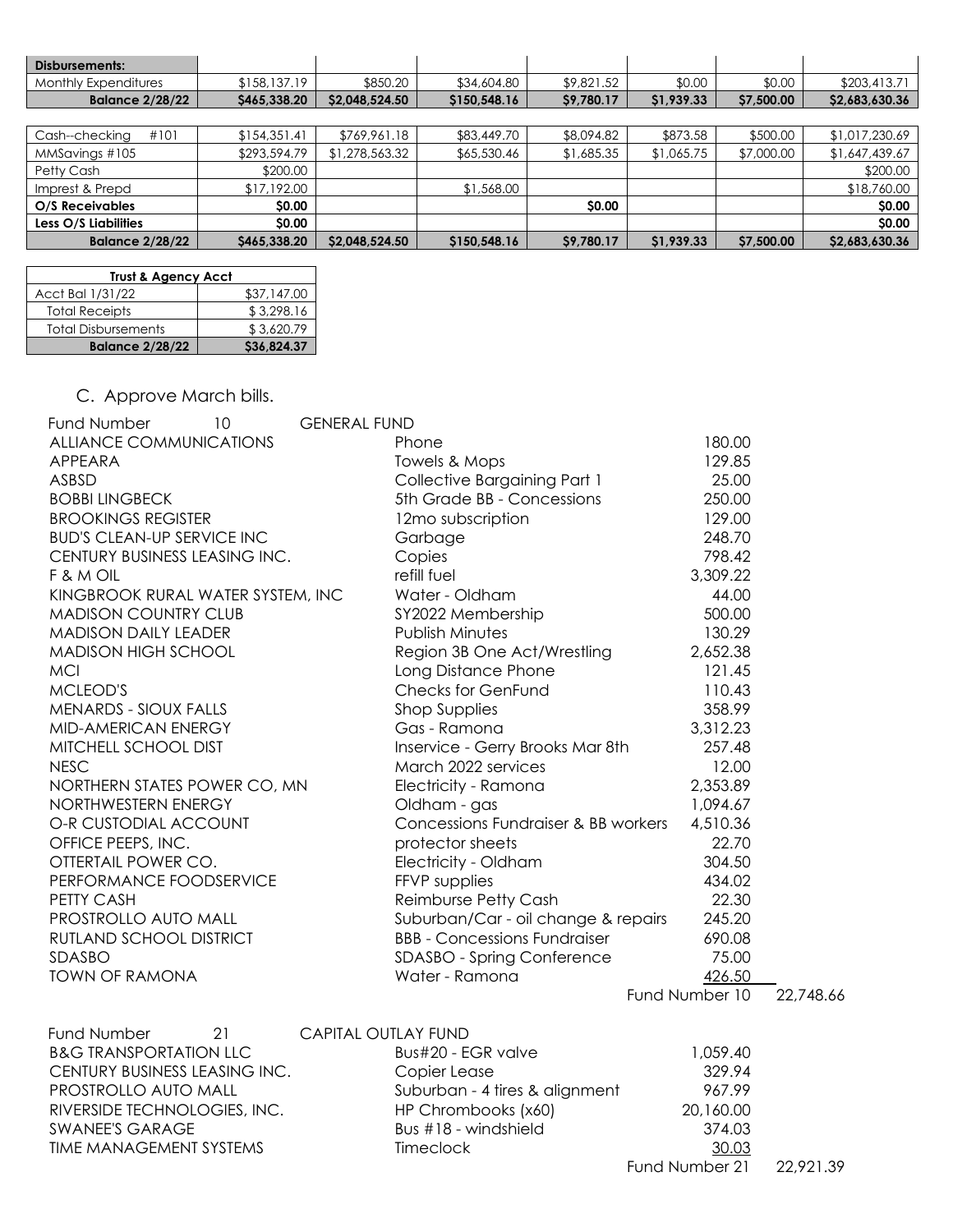| Fund Number<br>CHILDREN'S CARE HOSPITAL & SCHOOL<br>FLANDREAU SCHOOL DISTRICT<br><b>NESC</b><br>SD DEPT OF HUMAN SERVICES<br><b>VALIANT LIVING</b>                                                                                                                                                                                                                                                         | 22 |                            | SPECIAL EDUCATION FUND<br>Tuition - January 2022<br>SpEd Director - February<br>Co-op Fee 2 of 3, March services<br>HCBS - Jan & Feb 2022<br>Tuition - February 2022                                                                                                                                                                                                                           | 6,140.00<br>758.39<br>11,234.38<br>10,830.26<br>2,246.72<br>Fund Number 22                                                                                                          | 31,209.75              |
|------------------------------------------------------------------------------------------------------------------------------------------------------------------------------------------------------------------------------------------------------------------------------------------------------------------------------------------------------------------------------------------------------------|----|----------------------------|------------------------------------------------------------------------------------------------------------------------------------------------------------------------------------------------------------------------------------------------------------------------------------------------------------------------------------------------------------------------------------------------|-------------------------------------------------------------------------------------------------------------------------------------------------------------------------------------|------------------------|
| Fund Number<br>APPEARA<br>EAST SIDE JERSEY DAIRY, INC.<br>PERFORMANCE FOODSERVICE<br><b>SUNSHINE FOODS</b>                                                                                                                                                                                                                                                                                                 | 51 | <b>FOOD SERVICE FUND</b>   | Towels & Mops<br>Milk<br><b>Food Supplies</b><br>food supplies                                                                                                                                                                                                                                                                                                                                 | 100.00<br>592.72<br>2,967.83<br>29.97<br><b>Fund Number 51</b><br>Checking Account ID                                                                                               | 3,690.52<br>180,570.32 |
| <b>PCARD BILLS</b>                                                                                                                                                                                                                                                                                                                                                                                         |    |                            |                                                                                                                                                                                                                                                                                                                                                                                                |                                                                                                                                                                                     |                        |
| Fund Number<br>AMAZON/SYNCB<br><b>BLARNEY'S</b><br>CHICAGO CHILDREN'S CHOIR<br><b>CUBBYS</b><br><b>DAIRY QUEEN</b><br>DOLLAR GENERAL - MADISON<br><b>GARY'S BAKERY</b><br>HILLYARD INC.<br>ONE STOP GAS STATION<br>PIZZA RANCH<br>RUNNINGS SUPPLY, INC.<br><b>SAM'S CLUB</b><br>SUBWAY<br>SUNSHINE FOODS<br><b>TEACHERS PAY TEACHERS</b><br><b>US POSTAL SERVICE</b><br><b>WAL-MART</b><br>YESWAY CHEKKERS | 10 | <b>GENERAL FUND</b>        | Tricep Rope, barbell, supplies<br>Region BBB meal<br>Refund<br>Supt Meeting 2.23.22<br>C.N.A. Committee Thank-You<br>classroom supply<br>Inservice 2.11.22<br>custodial supplies<br>Car - wash<br>Inservice 2.11.22<br>custodial supplies<br><b>Concessions Supplies</b><br>Conference - EG<br>concessions supplies<br>classroom activities<br>postage<br>classroom supply<br>Bus $#18$ - fuel | 164.83<br>49.00<br>(12.36)<br>17.02<br>13.62<br>5.33<br>53.80<br>805.25<br>9.00<br>284.02<br>56.95<br>224.99<br>8.75<br>62.79<br>21.00<br>60.76<br>54.83<br>50.00<br>Fund Number 10 | 1,929.58               |
| Fund Number<br>AMAZON/SYNCB                                                                                                                                                                                                                                                                                                                                                                                | 21 | <b>CAPITAL OUTLAY FUND</b> | Library Book                                                                                                                                                                                                                                                                                                                                                                                   | 16.26<br>Fund Number 21                                                                                                                                                             | 16.26                  |
| <b>Fund Number</b><br>AMAZON/SYNCB                                                                                                                                                                                                                                                                                                                                                                         | 22 |                            | SPECIAL EDUCATION FUND<br>Wireless Headphones & Slant Board                                                                                                                                                                                                                                                                                                                                    | 76.53<br>Fund Number 22<br>Checking Account ID                                                                                                                                      | 76.53<br>1 2,022.37    |
| Fund Number<br><b>SAM'S CLUB</b>                                                                                                                                                                                                                                                                                                                                                                           | 71 |                            | <b>TRUST &amp; AGENCY ACCOUNTS</b><br>treats for Candy Grams                                                                                                                                                                                                                                                                                                                                   | 44.56<br>Fund Number 71<br>Checking Account ID 7                                                                                                                                    | 44.56<br>44.56         |